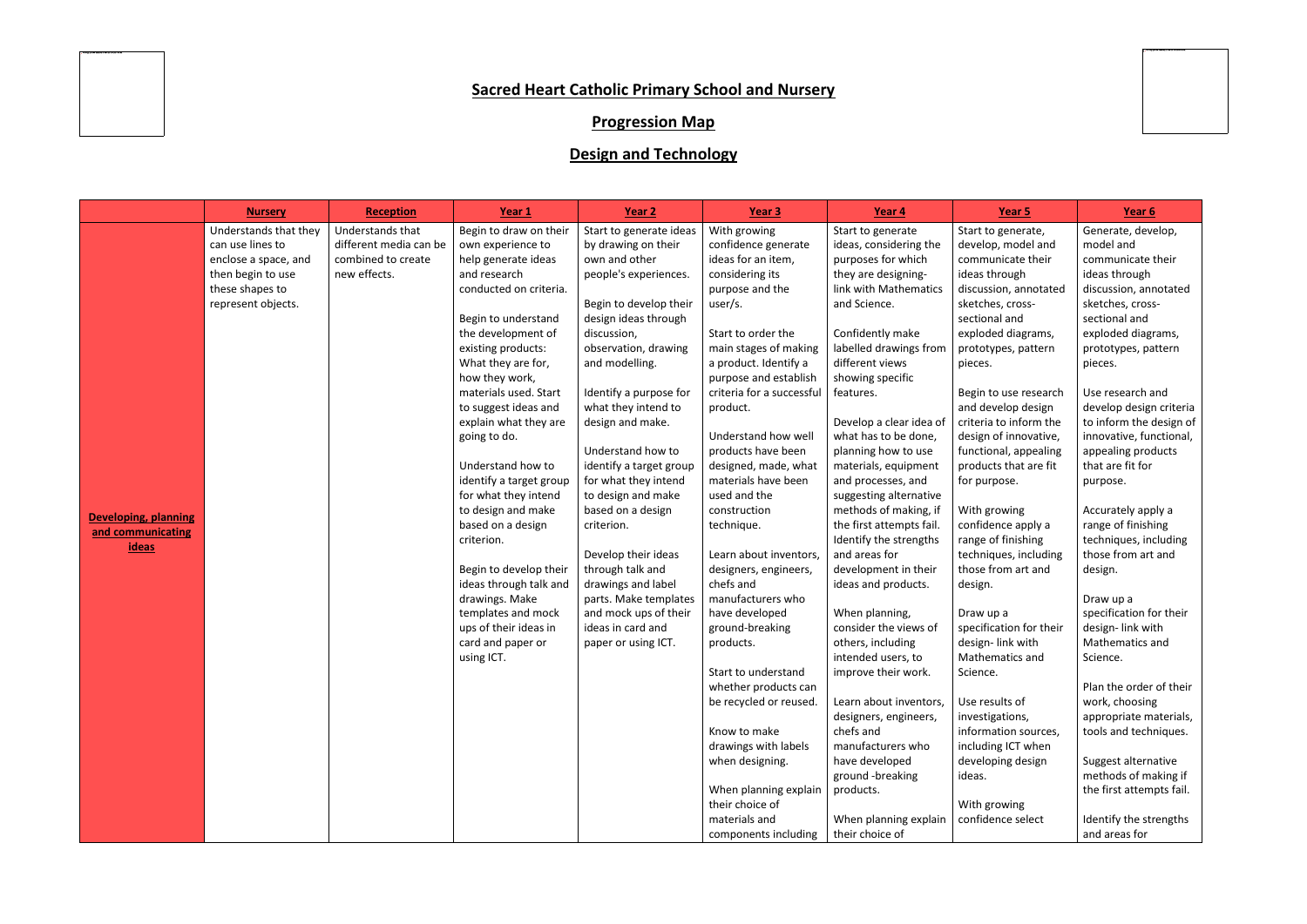|                            |                       |                                                 |                          |                                             | function and              | materials and                         | appropriate materials,                     | development in their    |
|----------------------------|-----------------------|-------------------------------------------------|--------------------------|---------------------------------------------|---------------------------|---------------------------------------|--------------------------------------------|-------------------------|
|                            |                       |                                                 |                          |                                             | aesthetics.               | components according                  | tools and techniques.                      | ideas and products.     |
|                            |                       |                                                 |                          |                                             |                           | to function and                       |                                            |                         |
|                            |                       |                                                 |                          |                                             |                           | aesthetic.                            | Start to understand                        | Know how much           |
|                            |                       |                                                 |                          |                                             |                           |                                       | how much products                          | products cost to make,  |
|                            |                       |                                                 |                          |                                             |                           |                                       | cost to make, how                          | how sustainable and     |
|                            |                       |                                                 |                          |                                             |                           |                                       | sustainable and                            | innovative they are     |
|                            |                       |                                                 |                          |                                             |                           |                                       | innovative they are                        | and the impact          |
|                            |                       |                                                 |                          |                                             |                           |                                       | and the impact                             | products have beyond    |
|                            |                       |                                                 |                          |                                             |                           |                                       | products have beyond                       | their intended          |
|                            |                       |                                                 |                          |                                             |                           |                                       | their intended                             | purpose.                |
|                            |                       |                                                 |                          |                                             |                           |                                       | purpose.                                   |                         |
|                            | Uses various          | Manipulates materials                           | Begin to make their      | Begin to select tools                       | Select a wider range of   | Select a wider range of               | Select appropriate                         | Confidently select      |
|                            | construction          | to achieve a planned                            | design using             | and materials; use                          | tools and techniques      | tools and techniques                  | materials, tools and                       | appropriate tools,      |
|                            | materials.            | effect.                                         | appropriate              | correct vocabulary to                       | for making their          | for making their                      | techniques e.g.                            | materials, components   |
|                            |                       |                                                 | techniques.              | name and describe                           | product i.e.              | product safely.                       | cutting, shaping,                          | and techniques and      |
|                            | Beginning to          | Constructs with a                               |                          | them.                                       | construction materials    |                                       | joining and finishing,                     | use them.               |
|                            | construct, stacking   | purpose in mind, using                          | Begin to build           |                                             | and kits, textiles, food  | Know how to                           | accurately.                                |                         |
|                            | blocks vertically and | a variety of resources.                         | structures, exploring    | Build structures,                           | ingredients,              | measure, mark out,                    |                                            | Use tools safely and    |
|                            | horizontally, making  |                                                 | how they can be made     | exploring how they                          | mechanical                | cut and shape a range                 | Select from and use a                      | accurately.             |
|                            | enclosures and        | Uses simple tools and                           | stronger, stiffer and    | can be made stronger,                       | components and            | of materials, using                   | wider range of                             |                         |
|                            | creating spaces.      | techniques                                      | more stable.             | stiffer and more                            | electrical components.    | appropriate tools,                    | materials and                              | Assemble components     |
|                            |                       | competently and                                 |                          | stable.                                     |                           | equipment and                         | components, including                      | to make working         |
|                            | Joins construction    | appropriately.                                  | Explore and use          |                                             | Explain their choice of   | techniques.                           | construction                               | models.                 |
|                            | pieces together to    |                                                 | mechanisms [for          | With help measure,                          | tools and equipment       |                                       | materials, textiles and                    |                         |
|                            | build and balance.    | Selects appropriate                             | example, levers,         | cut and score with                          | in relation to the skills | Start to join and                     | ingredients, according                     | Aim to make and to      |
|                            |                       | resources and adapts                            | sliders, wheels and      | some accuracy. Learn                        | and techniques they       | combine materials and                 | to their functional                        | achieve a quality       |
|                            | Realises tools can be | work where necessary.                           | axles], in their         | to use hand tools                           | will be using.            | components                            | properties and                             | product.                |
|                            | used for a purpose.   |                                                 | products.                | safely and                                  |                           | accurately in                         | aesthetic qualities.                       |                         |
| <b>Working with tools,</b> |                       | Selects tools and                               |                          | appropriately.                              | Start to understand       | temporary and                         |                                            | With confidence pin,    |
| equipment, materials       |                       | techniques needed to                            | With help measure,       |                                             | that mechanical and       | permanent ways.                       | Understand how                             | sew and stitch          |
| and components to          |                       | shape, assemble and                             | mark out, cut and        | Start to assemble, join                     | electrical systems        |                                       | mechanical systems                         | materials together to   |
| make quality products      |                       | join materials they are                         | shape a range of         | and combine materials                       | have an input, process    | Know how mechanical                   | such as cams or                            | create a product.       |
|                            |                       | using.                                          | materials.               | in order to make a                          | and output.               | systems such as cams                  | pulleys or gears create                    |                         |
|                            |                       |                                                 |                          | product.                                    |                           | or pulleys or gears                   | movement.                                  | Demonstrate when        |
|                            |                       | <b>Early Learning Goal:</b>                     | Explore using tools      |                                             | Start to understand       | create movement.                      |                                            | make modifications as   |
|                            |                       | Children use what                               | e.g. scissors and a hole | Demonstrate how to                          | that mechanical           |                                       | Know how more                              | they go along.          |
|                            |                       | they have learnt about                          | punch safely.            | cut, shape and join                         | systems such as levers    | Understand how more                   | complex electrical                         |                         |
|                            |                       | media and materials in                          |                          | fabric to make a                            | and linkages or           | complex electrical                    | circuits and                               | Construct products      |
|                            |                       | original ways, thinking                         | Begin to assemble,       | simple product. Use                         | pneumatic systems         | circuits and                          | components can be                          | using permanent         |
|                            |                       | about uses and                                  | join and combine         | basic sewing                                | create movement.          | components can be                     | used to create                             | joining techniques.     |
|                            |                       | purposes. They                                  | materials and            | techniques.                                 |                           | used to create                        | functional products                        | Understand how          |
|                            |                       | represent their own                             | components together      |                                             | Know how simple           | functional products.                  | and how to program a                       |                         |
|                            |                       | ideas, thoughts and                             | using a variety of       | Start to choose and                         | electrical circuits and   |                                       | computer to monitor                        | mechanical systems      |
|                            |                       | feelings through                                | temporary methods        | use appropriate                             | components can be         | Continue to learn how                 | changes in the                             | such as cams or         |
|                            |                       | design and                                      | e.g. glues or masking    | finishing techniques<br>based on own ideas. | used to create            | to program a                          | environment and<br>control their products. | pulleys or gears create |
|                            |                       | technology, art, music,<br>dance, role play and | tape.                    |                                             | functional products.      | computer to monitor<br>changes in the |                                            | movement.               |
|                            |                       | stories.                                        | Begin to use simple      |                                             | Measure, mark out,        | environment and                       | Understand that                            | Know how more           |
|                            |                       |                                                 | finishing techniques to  |                                             | cut, score and            | control their products.               | mechanical and                             | complex electrical      |
|                            |                       |                                                 | improve the              |                                             |                           |                                       | electrical systems                         | circuits and            |
|                            |                       |                                                 |                          |                                             |                           |                                       |                                            |                         |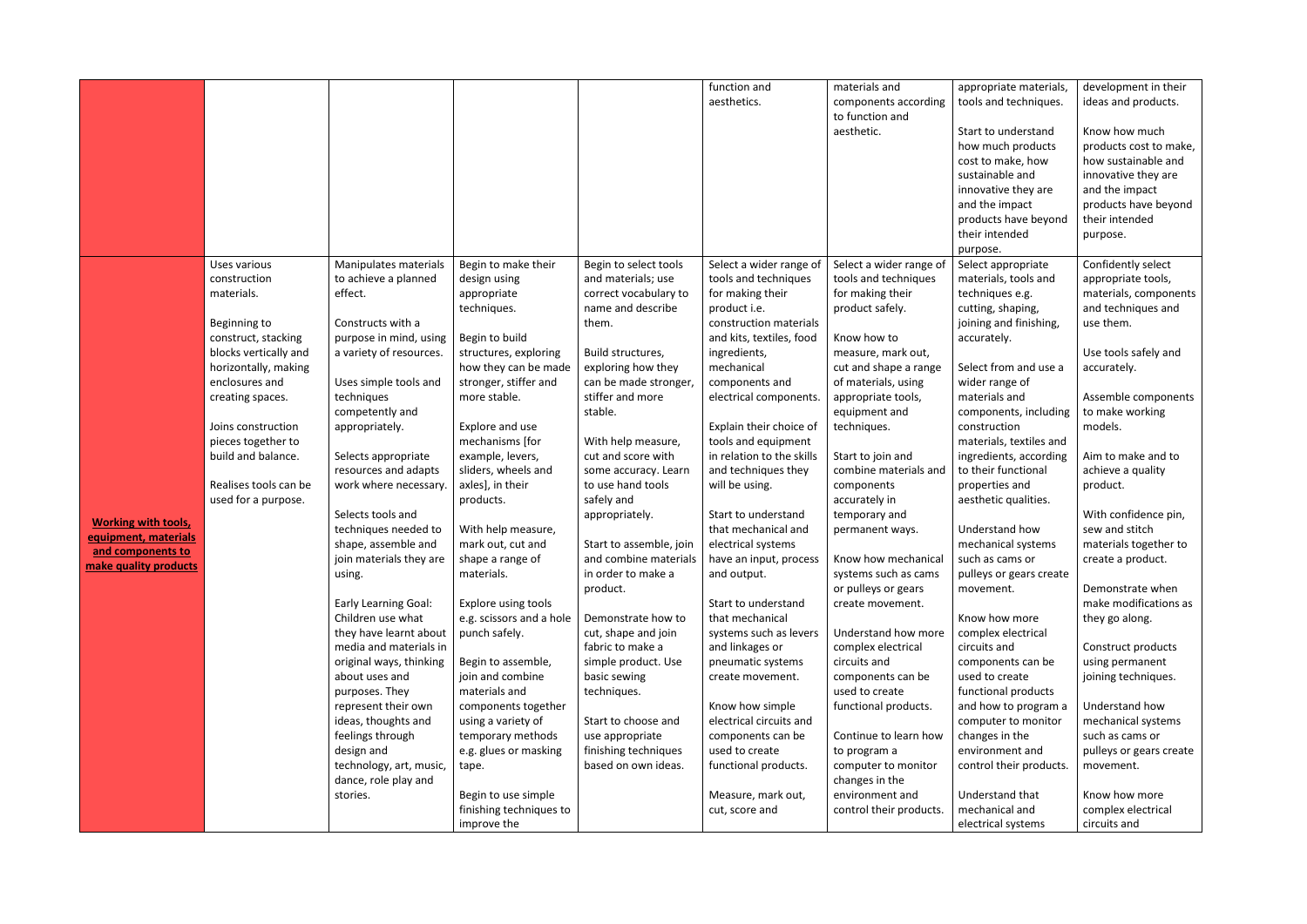|                             |  | appearance of their                           |                         | assemble components                                | Understand how to                       | have an input, process                         | components can be                           |
|-----------------------------|--|-----------------------------------------------|-------------------------|----------------------------------------------------|-----------------------------------------|------------------------------------------------|---------------------------------------------|
|                             |  | product                                       |                         | with more accuracy.                                | reinforce and                           | and output.                                    | used to create                              |
|                             |  |                                               |                         |                                                    | strengthen a 3D                         |                                                | functional products                         |
|                             |  |                                               |                         | Start to work safely                               | framework. Now sew                      | Begin to measure and                           | and how to program a                        |
|                             |  |                                               |                         | and accurately with a                              | using a range of                        | mark out more                                  | computer to monitor                         |
|                             |  |                                               |                         | range of simple tools.                             | different stitches, to                  | accurately.                                    | changes in the                              |
|                             |  |                                               |                         |                                                    | weave and knit.                         |                                                | environment and                             |
|                             |  |                                               |                         | Start to think about                               |                                         | Demonstrate how to                             | control their products.                     |
|                             |  |                                               |                         | their ideas as they                                | Demonstrate how to                      | use skills in using                            |                                             |
|                             |  |                                               |                         | make progress and be                               | measure, tape or pin,                   | different tools and                            | Know how to reinforce                       |
|                             |  |                                               |                         | willing to change                                  | cut and join fabric                     | equipment safely and                           | and strengthen a 3D                         |
|                             |  |                                               |                         | things if this helps                               | with some accuracy.                     | accurately with                                | framework.                                  |
|                             |  |                                               |                         | them to improve their                              |                                         | growing confidence                             |                                             |
|                             |  |                                               |                         | work.                                              | Begin to use finishing<br>techniques to | cut and join with                              | Understand that<br>mechanical and           |
|                             |  |                                               |                         | Start to measure, tape                             | strengthen and                          | accuracy to ensure a<br>good-quality finish to | electrical systems                          |
|                             |  |                                               |                         | or pin, cut and join                               | improve the                             | the product.                                   | have an input, process                      |
|                             |  |                                               |                         | fabric with some                                   | appearance of their                     |                                                | and output.                                 |
|                             |  |                                               |                         | accuracy.                                          | product using a range                   | Weigh and measure                              |                                             |
|                             |  |                                               |                         |                                                    | of equipment                            | accurately (time, dry                          | Use finishing                               |
|                             |  |                                               |                         |                                                    | including ICT.                          | ingredients, liquids).                         | techniques to                               |
|                             |  |                                               |                         |                                                    |                                         |                                                | strengthen and                              |
|                             |  |                                               |                         |                                                    |                                         | Use finishing                                  | improve the                                 |
|                             |  |                                               |                         |                                                    |                                         | techniques to                                  | appearance of their                         |
|                             |  |                                               |                         |                                                    |                                         | strengthen and                                 | product using a range                       |
|                             |  |                                               |                         |                                                    |                                         | improve the                                    | of equipment                                |
|                             |  |                                               |                         |                                                    |                                         | appearance of their                            | including ICT.                              |
|                             |  |                                               |                         |                                                    |                                         | product using a range                          |                                             |
|                             |  |                                               |                         |                                                    |                                         | of equipment                                   |                                             |
|                             |  |                                               |                         |                                                    |                                         | including ICT.                                 |                                             |
|                             |  | Start to evaluate their                       | Evaluate their work     | Start to evaluate their                            | Evaluate their                          | Start to evaluate a                            | Evaluate their                              |
|                             |  | product by discussing<br>how well it works in | against their design    | product against                                    | products carrying out                   | product against the                            | products, identifying                       |
|                             |  | relation to the                               | criteria.               | original design criteria<br>e.g. how well it meets | appropriate tests.                      | original design<br>specification and by        | strengths and areas<br>for development, and |
|                             |  | purpose (design                               | Look at a range of      | its intended purpose                               | Start to evaluate their                 | carrying out tests.                            | carrying out                                |
|                             |  | criteria).                                    | existing products       |                                                    | work both during and                    |                                                | appropriate tests.                          |
|                             |  |                                               | explain what they like  | Begin to disassemble                               | at the end of the                       | Evaluate their work                            |                                             |
|                             |  | When looking at                               | and dislike about       | and evaluate familiar                              | assignment.                             | both during and at the                         | Evaluate their work                         |
|                             |  | existing products                             | products and why.       | products and consider                              |                                         | end of the assignment.                         | both during and at the                      |
|                             |  | explain what they like                        |                         | the views of others to                             | Be able to disassemble                  |                                                | end of the assignment.                      |
| <b>Evaluating processes</b> |  | and dislike about                             | Start to evaluate their | improve them.                                      | and evaluate familiar                   | Begin to evaluate it                           |                                             |
| and products                |  | products and why.                             | products as they are    |                                                    | products and consider                   | personally and seek                            | Record their                                |
|                             |  |                                               | developed, identifying  | Evaluate the key                                   | the views of others to                  | evaluation from                                | evaluations using                           |
|                             |  | Begin to evaluate their                       | strengths and possible  | designs of individuals                             | improve them.                           | others.                                        | drawings with labels.                       |
|                             |  | products as they are                          | changes they might      | in design and                                      |                                         |                                                |                                             |
|                             |  | developed, identifying                        | make.                   | technology has helped                              | Evaluate the key                        | Evaluate the key                               | Evaluate against their                      |
|                             |  | strengths and possible                        |                         | shape the world.                                   | designs of individuals                  | designs of individuals                         | original criteria and                       |
|                             |  | changes they might                            | With confidence talk    |                                                    | in design and                           | in design and                                  | suggest ways that                           |
|                             |  | make.                                         | about their ideas,      |                                                    | technology has helped                   | technology has helped                          | their product could be                      |
|                             |  |                                               | saying what they like   |                                                    | shape the world.                        | shape the world.                               | improved.                                   |
|                             |  |                                               |                         |                                                    |                                         |                                                |                                             |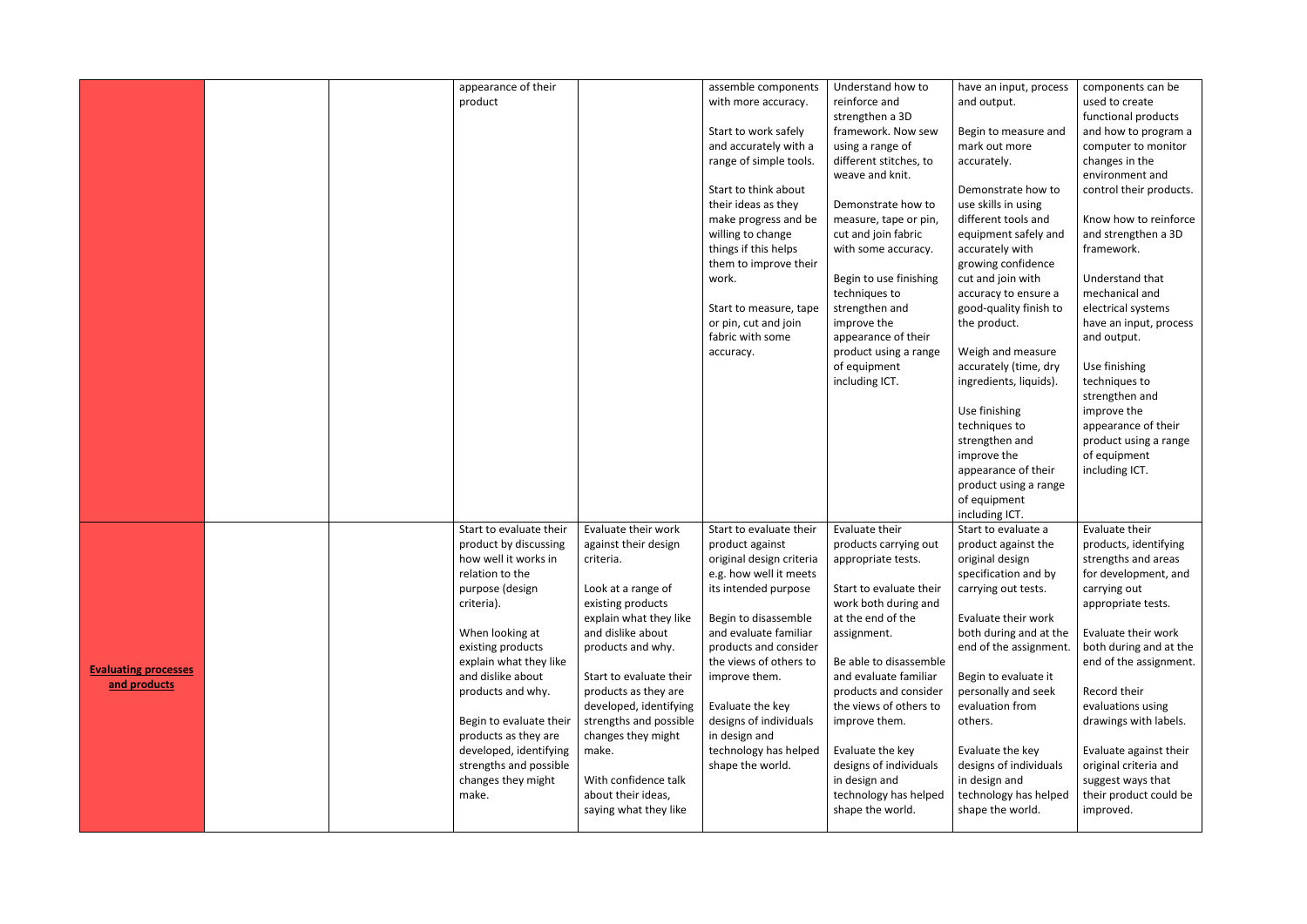|                           |  |                                           | and dislike about                              |                                                   |                                                   |                                                    | Evaluate the key                                  |
|---------------------------|--|-------------------------------------------|------------------------------------------------|---------------------------------------------------|---------------------------------------------------|----------------------------------------------------|---------------------------------------------------|
|                           |  |                                           | them.                                          |                                                   |                                                   |                                                    | designs of individuals<br>in design and           |
|                           |  |                                           |                                                |                                                   |                                                   |                                                    | technology has helped                             |
|                           |  |                                           |                                                |                                                   |                                                   |                                                    | shape the world.                                  |
|                           |  |                                           |                                                |                                                   |                                                   |                                                    |                                                   |
|                           |  | Begin to understand                       | Understand that all                            | Start to know that                                | Understand that food                              | Understand that food                               | Know that food is                                 |
|                           |  | that all food comes                       | food comes from                                | food is grown (such as                            | is grown (such as                                 | is grown (such as                                  | grown (such as                                    |
|                           |  | from plants or                            | plants or animals.                             | tomatoes, wheat and                               | tomatoes, wheat and                               | tomatoes, wheat and                                | tomatoes, wheat and                               |
|                           |  | animals.                                  |                                                | potatoes), reared                                 | potatoes), reared                                 | potatoes), reared                                  | potatoes), reared                                 |
|                           |  | Explore the                               | Know that food has to<br>be farmed, grown      | (such as pigs, chickens<br>and cattle) and caught | (such as pigs, chickens<br>and cattle) and caught | (such as pigs, chickens<br>and cattle) and caught  | (such as pigs, chickens<br>and cattle) and caught |
|                           |  | understanding that                        | elsewhere (e.g. home)                          | (such as fish) in the                             | (such as fish) in the                             | (such as fish) in the                              | (such as fish) in the                             |
|                           |  | food has to be farmed,                    | or caught.                                     | UK, Europe and the                                | UK, Europe and the                                | UK, Europe and the                                 | UK, Europe and the                                |
|                           |  | grown elsewhere (e.g.                     |                                                | wider world.                                      | wider world.                                      | wider world.                                       | wider world.                                      |
|                           |  | home) or caught.                          | Understand how to                              |                                                   |                                                   |                                                    |                                                   |
|                           |  | Start to understand                       | name and sort foods<br>into the five groups in | Understand how to<br>prepare and cook a           | Understand how to<br>prepare and cook a           | Begin to understand<br>that seasons may            | Understand that<br>seasons may affect the         |
|                           |  | how to name and sort                      | 'The Eat well plate'                           | variety of                                        | variety of                                        | affect the food                                    | food available.                                   |
|                           |  | foods into the five                       |                                                | predominantly                                     | predominantly                                     | available.                                         |                                                   |
|                           |  | groups in 'The Eat well                   | Know that everyone                             | savoury dishes safely                             | savoury dishes safely                             |                                                    | Understand how food                               |
|                           |  | plate'                                    | should eat at least five                       | and hygienically                                  | and hygienically                                  | Understand how food                                | is processed into                                 |
|                           |  |                                           | portions of fruit and                          | including, where                                  | including, where                                  | is processed into                                  | ingredients that can                              |
|                           |  | Begin to understand                       | vegetables every day.                          | appropriate, the use                              | appropriate, the use                              | ingredients that can                               | be eaten or used in                               |
|                           |  | that everyone should<br>eat at least five | Demonstrate how to                             | of a heat source.                                 | of a heat source.                                 | be eaten or used in<br>cooking.                    | cooking.                                          |
|                           |  | portions of fruit and                     | prepare simple dishes                          | Begin to understand                               | Know how to use a                                 |                                                    | Know how to prepare                               |
| <b>Food and Nutrition</b> |  | vegetables every day.                     | safely and hygienically,                       | how to use a range of                             | range of techniques                               | Know how to prepare                                | and cook a variety of                             |
|                           |  |                                           | without using a heat                           | techniques such as                                | such as peeling,                                  | and cook a variety of                              | predominantly                                     |
|                           |  | Know how to prepare                       | source.                                        | peeling, chopping,                                | chopping, slicing,                                | predominantly                                      | savoury dishes safely                             |
|                           |  | simple dishes safely                      |                                                | slicing, grating, mixing,<br>spreading, kneading  | grating, mixing,                                  | savoury dishes safely                              | and hygienically                                  |
|                           |  | and hygienically,<br>without using a heat | Demonstrate how to<br>use techniques such as   | and baking.                                       | spreading, kneading<br>and baking.                | and hygienically<br>including, where               | including, where<br>appropriate, the use          |
|                           |  | source. Know how to                       | cutting, peeling and                           |                                                   |                                                   | appropriate, the use                               | of a heat source.                                 |
|                           |  | use techniques such as                    | grating.                                       | Start to understand                               | Know that a healthy                               | of a heat source.                                  |                                                   |
|                           |  | cutting, peeling and                      |                                                | that a healthy diet is                            | diet is made up from a                            |                                                    | Understand how to                                 |
|                           |  | grating.                                  |                                                | made up from a                                    | variety and balance of                            | Start to understand                                | use a range of                                    |
|                           |  |                                           |                                                | variety and balance of<br>different food and      | different food and                                | how to use a range of                              | techniques such as                                |
|                           |  |                                           |                                                | drink, as depicted in                             | drink, as depicted in<br>'The Eat well plate'     | techniques such as<br>peeling, chopping,           | peeling, chopping,<br>slicing, grating, mixing,   |
|                           |  |                                           |                                                | 'The Eat well plate'                              |                                                   | slicing, grating, mixing,                          | spreading, kneading                               |
|                           |  |                                           |                                                |                                                   | Know that to be active                            | spreading, kneading                                | and baking.                                       |
|                           |  |                                           |                                                | Begin to know that to                             | and healthy, food and                             | and baking.                                        |                                                   |
|                           |  |                                           |                                                | be active and healthy,                            | drink are needed to                               |                                                    | Know different food                               |
|                           |  |                                           |                                                | food and drink are                                | provide energy for the                            | Begin to understand                                | and drink contain                                 |
|                           |  |                                           |                                                | needed to provide<br>energy for the body.         | body.                                             | that different food and<br>drink contain different | different substances -<br>nutrients, water and    |
|                           |  |                                           |                                                |                                                   |                                                   | substances-                                        | fibre - that are                                  |
|                           |  |                                           |                                                |                                                   |                                                   | nutrients, water and                               | needed for health.                                |
|                           |  |                                           |                                                |                                                   |                                                   |                                                    |                                                   |